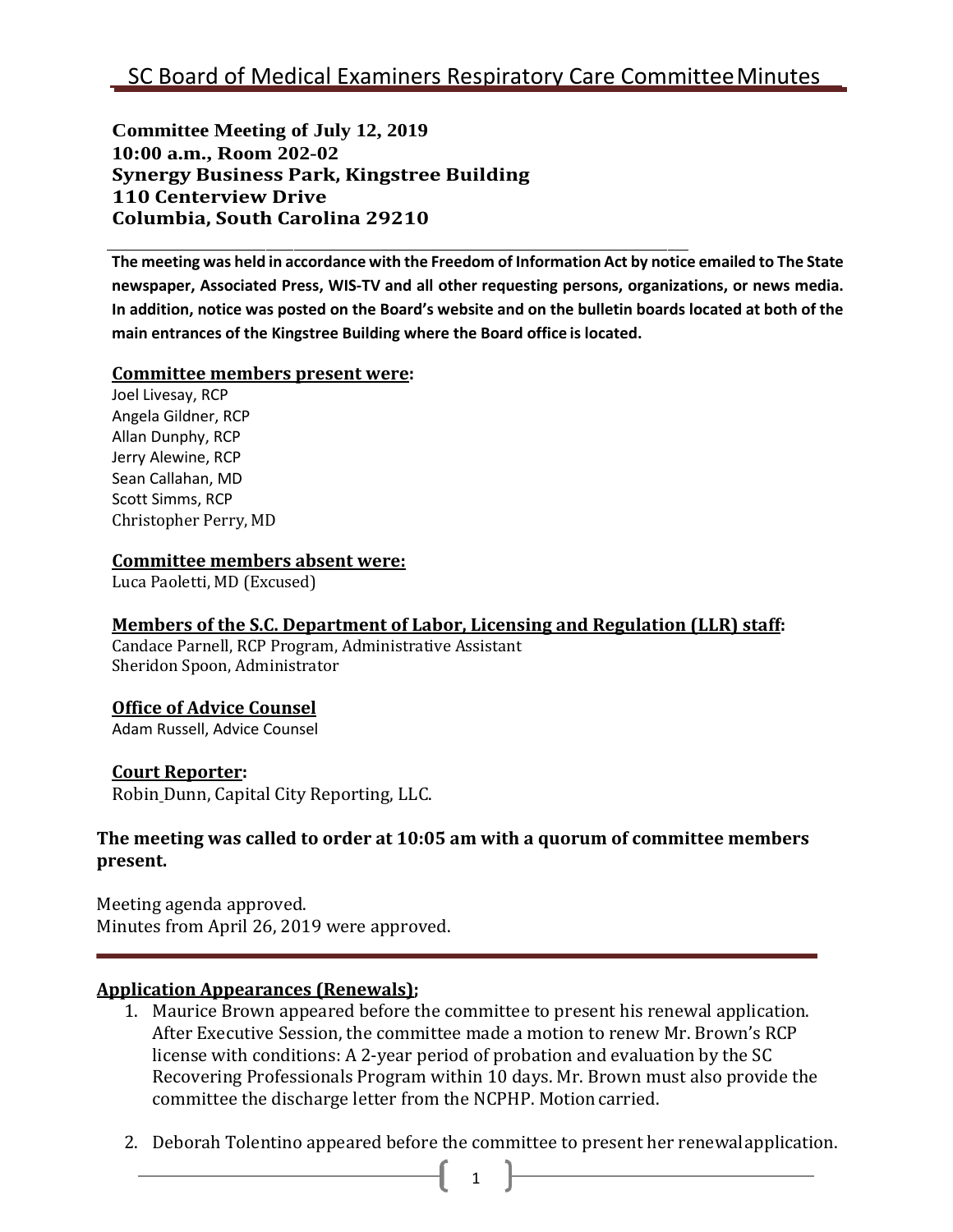## SC Board of Medical Examiners Respiratory Care CommitteeMinutes

After review, the committee made a motion to renew the license with express condition that she must provide that medical clearance before returning to clinical practice. Ms. Tolentino's license credential must also have the required Medical Director. Allan Dunphy second. Motion carried.

#### **Discussions/Chair Discussions**

South Carolina licensing requirements for Respiratory Therapists currently licensed in another state but not South Carolina transporting patients either into or out of South Carolina during inter-facility transfers as part of a Neonatal/Pediatric Specialty Transport Team.

Donald Ashworth, RRT with Levine Children's Hospital, Charlotte NC appeared before the committee to address South Carolina licensing requirements for Respiratory Therapists currently licensed in another state, but not South Carolina, transporting patients either into or out of South Carolina during inter-facility transfers as part of a Neonatal/Pediatric Specialty Transport Team.

After Executive Session, the committee determined that a South Carolina license is not required in this instance so long as the person holds an active license in good standing in a state involved in the transfer. Joel Livesay second. Motion carried.

Registered polysomnographic technologist training of unlicensed persons Mr. Chaun Weston was not present to address the committee. Mr. Weston's question was whether a registered polysomnographic technologist may train an unlicensed person such as a Certified Medical Assistant or CNA to titrate CPAP in a medical setting if the Registered Polysomnographic Technologist, Registered Respiratory Therapist or Certified Respiratory Technician is in the office to work alongside or monitor the unlicensed person.

The committee reiterated its position that it is not within the scope of practice of a Certified Medical Assistant or CNA to perform these tasks.

#### **Respiratory Care Practitioners with Temporary Licenses applying for Permanent Licensure**:

After review, a motion was made to approve the list of applicants with temporary licenses for permanent licensure to include applicants who have "yes" answers (**red**) that were addressed individually with the exception of Michael Carey. The committee asked that Michael Carey appear before the committee to address concerns pertaining to his application. Second by Christopher Perry, MD. Motion carried.

| Name                    | <b>Credential</b><br><b>Number</b> | <b>Expiration date</b> City |                     | <b>State</b> |
|-------------------------|------------------------------------|-----------------------------|---------------------|--------------|
| <b>BROOKE ALEXANDER</b> | RCP.6390                           | 8/31/2019                   | <b>HANAHAN</b>      | <b>SC</b>    |
| <b>DENNIS BLAIR</b>     | RCP.6376                           | 8/31/2019                   | <b>VALLE CRUCIS</b> | NC.          |
| James Scott Brown       | RCP.6400                           | 8/31/2019                   | Midvale             |              |

2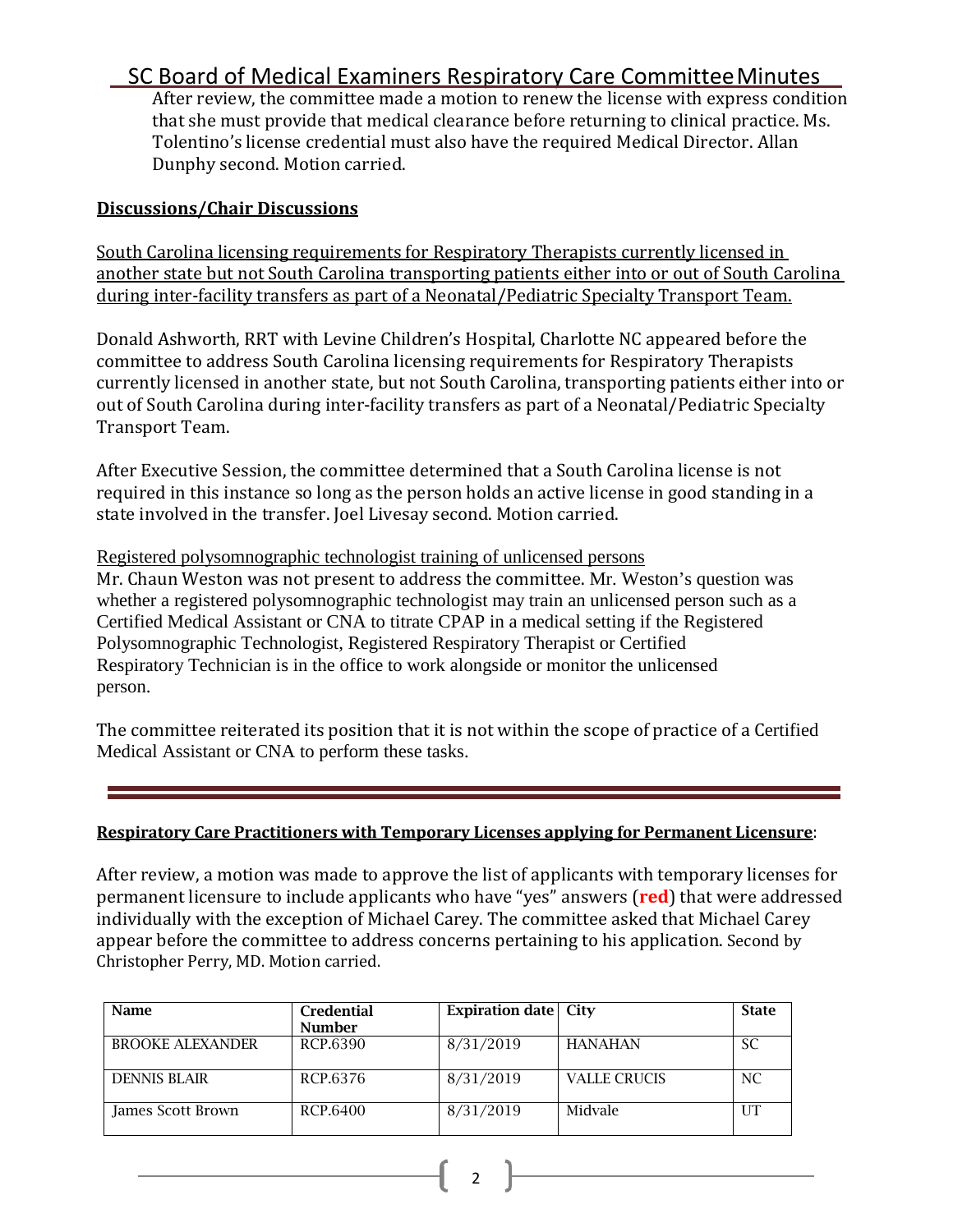|  | SC Board of Medical Examiners Respiratory Care Committee Minutes |  |
|--|------------------------------------------------------------------|--|
|  |                                                                  |  |

| Mai Cha                                        | RCP.6380        | 8/31/2019 | Charleston             | SC                      |
|------------------------------------------------|-----------------|-----------|------------------------|-------------------------|
| DONALLYN JOYCE<br><b>GREEN COCILOVA</b>        | RCP.6371        | 8/31/2019 | <b>GOOSE CREEK</b>     | <b>SC</b>               |
| <b>JENNIFER FIELDS</b>                         | RCP.6403        | 8/31/2019 | <b>LAWNDALE</b>        | NC                      |
| Tanurekia<br>Shaquanta Floyd                   | RCP.6392        | 8/31/2019 | Augusta                | GA                      |
| <b>SHAUNYETTA STUCKEY</b><br><b>FOSTER</b>     | RCP.4213        | 8/31/2019 | Darlington             | <b>SC</b>               |
| Sara Eileen Gault                              | RCP.6372        | 8/31/2019 | Olathe                 | <b>KS</b>               |
| <b>SHANA MICHELLE</b><br><b>HAMILTON</b>       | RCP.6404        | 8/31/2019 | <b>BLUFFTON</b>        | SC                      |
| <b>Gregory Kevin Howard</b>                    | RCP.6384        | 8/31/2019 | Martinez               | GA                      |
| <b>ASHLEY HOWERTON</b>                         | RCP.6394        | 8/31/2019 | <b>WILMINGTON</b>      | NC                      |
| <b>LISA M JOHNSON</b>                          | RCP.6382        | 8/31/2019 | <b>HOLLYWOOD</b>       | $\overline{SC}$         |
| MELISSA ANN KROLL                              | RCP.6406        | 8/31/2019 | <b>DENVER</b>          | NC                      |
| John Wonsup Lee                                | RCP.6396        | 8/31/2019 | Tujunga                | CA                      |
| <b>CANDICE JUNE LOVETT</b>                     | RCP.6373        | 8/31/2019 | <b>LAKE VILLA</b>      | $\overline{\mathbb{L}}$ |
| THOMAS LEE MCGUIRE                             | RCP.6397        | 8/31/2019 | <b>COOL RIDGE</b>      | <b>WV</b>               |
| Michael Wayne Morris                           | RCP.6407        | 8/31/2019 | Sanford                | NC                      |
| Amanda Dortch Morris                           | RCP.6226        | 8/31/2019 | Williamston            | $\overline{SC}$         |
| <b>LAUREN DIANE OLSON</b>                      | RCP.6395        | 8/31/2019 | <b>WILMINGTON</b>      | NC                      |
| Lillian Robin Steele                           | <b>RCP.6410</b> | 8/31/2019 | N Charleston           | $\overline{SC}$         |
| <b>WALTER CLARENCE</b><br><b>STEPHENSON JR</b> | RCP.6379        | 8/31/2019 | <b>NEWPORT</b>         | $\overline{\text{NC}}$  |
| <b>BRITTNEY</b><br><b>LAKIA STEWART</b>        | RCP.6385        | 8/31/2019 | <b>GROVETOWN</b>       | GA                      |
| <b>NATALIE SHAY TAPIA</b>                      | RCP.6375        | 8/31/2019 | <b>ASHEVILLE</b>       | NC                      |
| <b>ANGELA TEETS</b>                            | RCP.6378        | 8/31/2019 | <b>BLYTHEWOOD</b>      | SC                      |
| <b>ALLA TURLAK</b>                             | RCP.6381        | 8/31/2019 | <b>BOILING SPRINGS</b> | <b>SC</b>               |
| <b>HAJRUDIN VELIC</b>                          | RCP.6393        | 8/31/2019 | <b>STALLINGS</b>       | NC                      |
| HANNAH NICOLE<br><b>WATERS</b>                 | RCP.6389        | 8/31/2019 | <b>PARKERSBURG</b>     | WV                      |
| Carrie Rae Watters                             | RCP.6377        | 8/31/2019 | Aiken                  | SC <sub>1</sub>         |
| D'EBONY WILSON                                 | RCP.6383        | 8/31/2019 | <b>MONCKS CORNER</b>   | SC.                     |
| <b>MICHAEL ROBERT</b><br><b>CAREY</b>          | <b>RCP.6425</b> | 8/31/2019 | <b>MYRTLE BEACH</b>    | <b>SC</b>               |
| <b>Donna Marie Perry</b>                       | <b>RCP.6374</b> | 8/31/2019 | <b>Pawleys Island</b>  | <b>SC</b>               |
| <b>HEATHER BROOKE</b><br><b>REESE</b>          | <b>RCP.6409</b> | 8/31/2019 | <b>GASTONIA</b>        | NC                      |